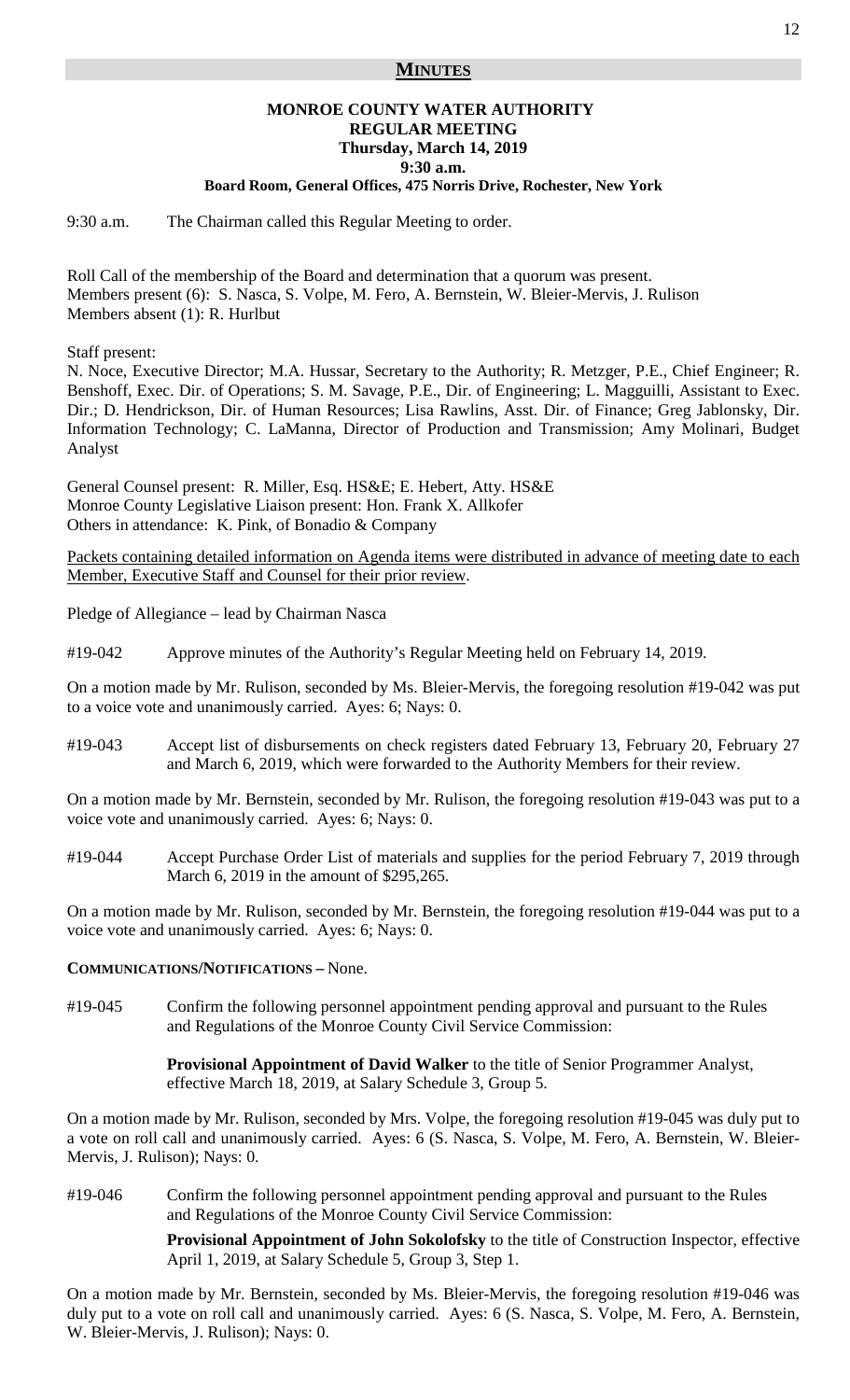#19-047 Confirm the following personnel appointment pending approval and pursuant to the Rules and Regulations of the Monroe County Civil Service Commission:

> **Title change appointment of Jon Osucha** to the title of Utility Worker effective March 4, 2019 with no change to current salary rate at this time.

On a motion made by Mr. Fero, seconded by Mr. Rulison, the foregoing resolution #19-047 was duly put to a vote on roll call and unanimously carried. Ayes: 6 (S. Nasca, S. Volpe, M. Fero, A. Bernstein, W. Bleier-Mervis, J. Rulison); Nays: 0.

#19-048 Confirm the following personnel appointment pending approval and pursuant to the Rules and Regulations of the Monroe County Civil Service Commission:

> **Provisional Appointment of Anthony Cangialosi** to the title of Electrical & Instrumentation Mechanic III, effective April 3, 2019 at Salary Schedule 4, Group 3, Step 1.

On a motion made by Ms. Bleier-Mervis, seconded by Mr. Bernstein, the foregoing resolution #19-048 was duly put to a vote on roll call and unanimously carried. Ayes: 6 (S. Nasca, S. Volpe, M. Fero, A. Bernstein, W. Bleier-Mervis, J. Rulison); Nays: 0.

## **AUDIT COMMITTEE REPORT –** presented by Mrs. Volpe, Committee Member.

Mrs. Volpe gave a briefing on the Audit Committee meeting held on March 7, 2019 at 8:00 a.m., at which the first item on the agenda was review of the 2018 Audited Financial Statements. Mrs. Volpe reported that Mr. Kenneth Pink of Bonadio & Company reviewed with the members, Bonadio's letter of findings, and stated there were no sensitive disclosures or misstatements affecting the financial statements and therefore no Management Letter is being issued as a result of the audit. He also stated it was a clean audit, an unmodified opinion, and he commended the Authority's accounting staff. Mr. Pink also presented a review of the Financial Statements for the year ended December 31, 2018 and following discussion, the Audit Committee voted unanimously to approve the Financial Statements and to forward to the full Board for its approval. Mrs. Volpe continued with the next item, review of the 2018 Annual Investment Audit, for which Mr. Pink informed the Committee that Bonadio also performed an audit of the Authority's investments for 2018, as required by the State Comptroller's Office, for compliance with New York State laws & the Authority's own investment policies. He concluded stating the Authority was in compliance in all material aspects. The Audit Committee voted unanimously to approve as presented and forward to the full Board for its approval. Mrs. Volpe continued with the third item on the Audit Committee agenda, review of the 2018 Annual Investment Report, for which Mr. Magguilli gave an overview. Mrs. Volpe went on to say that Ms. Amy Molinari, Budget Analyst reviewed for the Members, the Assessment of the Effectiveness of Internal Control Structure and procedures for year ended December 31, 2018. Her findings reported there were no inordinate risks to the Authority's assets or operations during 2018. The Audit Committee voted unanimously to approve both the 2018 Annual Investment Report as presented and Ms. Molinari's review of the Assessment of the Effectiveness of Internal Control Structure and procedures, as presented and forward to the full Board for its approval. Mrs. Volpe concluded with confirmation of the next Audit Committee meeting date scheduled for May 2, 2019.

In discussion of Items #19-049 and #19-050, copies of the 2018 Financial Statements as audited and the 2018 Investment Audit having been distributed, Mr. Pink of Bonadio & Co. provided the Members with a summary recap of the financial and investments audits and invited any further questions from the Members.

#19-049 Upon consideration and recommendation of the Monroe County Water Authority's Audit Committee, the Board hereby approves the **2018 Annual Financial Statements** as audited by Bonadio & Co., LLP.

On a motion made by Mr. Rulison, seconded by Mr. Fero, the foregoing resolution #19-049 was duly put to a vote on roll call and unanimously carried. Ayes: 6 (S. Nasca, S. Volpe, M. Fero, A. Bernstein, W. Bleier-Mervis, J. Rulison); Nays: 0.

#19-050 Upon recommendation of the Monroe County Water Authority's Audit Committee, the Board hereby approves the Authority's **2018 Investment Audit** as performed by Bonadio & Co., LLP.

On a motion made by Ms. Bleier-Mervis, seconded by Mr. Bernstein, the foregoing resolution #19-050 was duly put to a vote on roll call and unanimously carried. Ayes: 6 (S. Nasca, S. Volpe, M. Fero, A. Bernstein, W. Bleier-Mervis, J. Rulison); Nays: 0.

For Item #19-051, Mr. Magguilli addressed the Board providing an overview of the 2018 Annual Investment Report, which Board Members received and reviewed prior to the meeting.

#19-051 Approve the **2018 Annual Investment Report** as directed under Title 7, Section 2925 of the Public Authorities Law, issued under the Annual Statement of Investment Policy in effect through December 31, 2018.

On a motion made by Mr. Rulison, seconded by Mrs. Volpe, the foregoing resolution #19-051 was duly put to a vote on roll call and unanimously carried. Ayes: 6 (S. Nasca, S. Volpe, M. Fero, A. Bernstein, W. Bleier-Mervis, J. Rulison); Nays: 0.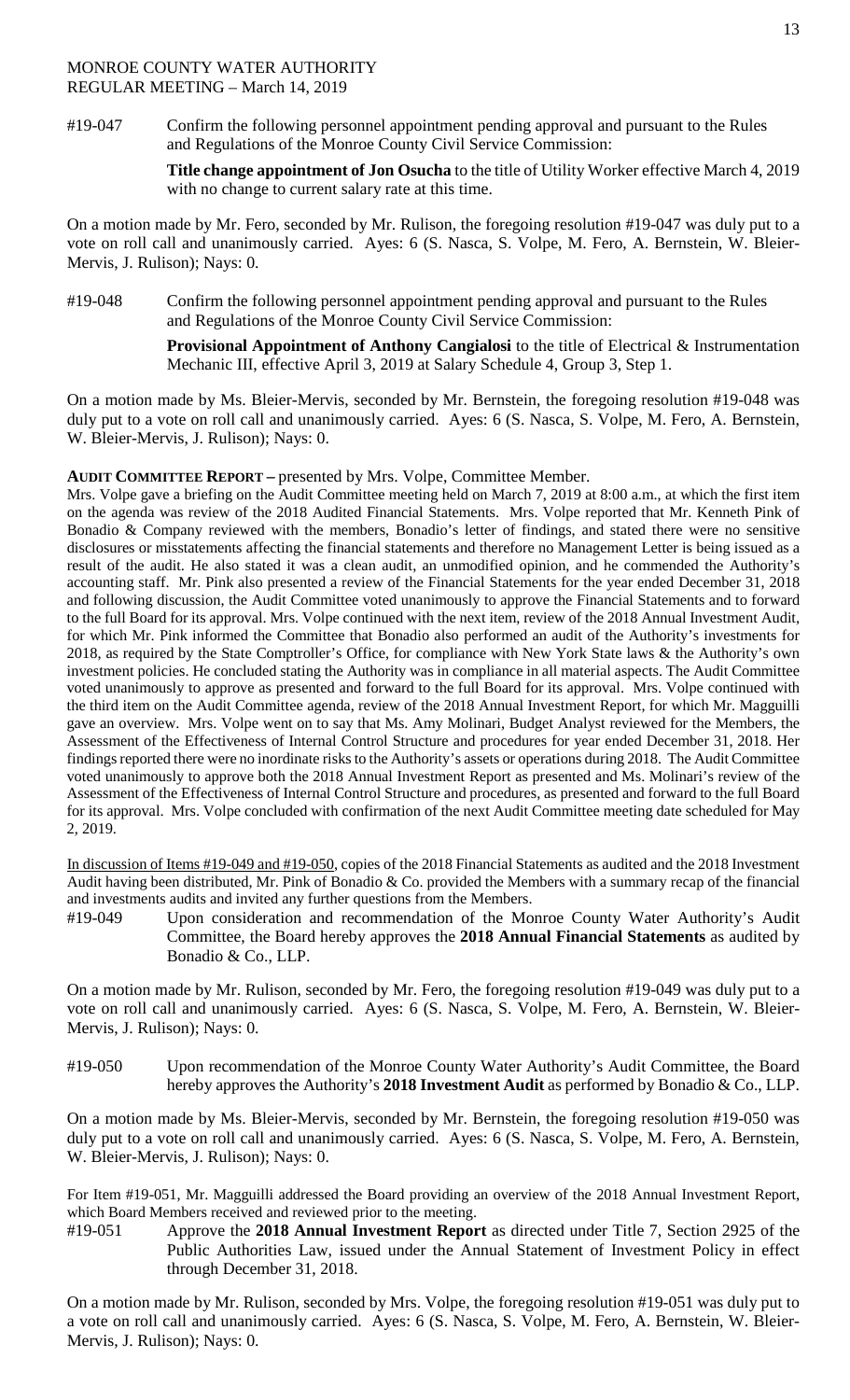For Item #19-052, Ms. Molinari briefed the Board on this annual review and the assessment procedure, reporting that the review found that there were no inordinate risks to Authority assets or operations during the period of this review.

#19-052 Upon recommendation of the Monroe County Water Authority's Audit Committee, the Board hereby approves **Management's Assessment of the Effectiveness of Internal Control Structure and Procedures**, as presented on this date.

On a motion made by Mr. Bernstein, seconded by Mrs. Volpe, the foregoing resolution #19-052 was duly put to a vote on roll call and unanimously carried. Ayes: 6 (S. Nasca, S. Volpe, M. Fero, A. Bernstein, W. Bleier-Mervis, J. Rulison); Nays: 0.

Mr. Savage addressed the Board on Item #19-053 indicating that services will include minor repairs and coating work to the exterior of the Douglas Road concrete water storage tank, located in the Town of Mendon and other miscellaneous concrete tank repair services. He reviewed the Bid results and added that MGM Insulation, Inc. is our current provider for these services.

#19-053 Authorize the award of a unit price contract for **Concrete Water Storage Tank Repair Services** to the low responsive, responsible bidder, MGM Insulation, Inc. in the bid amount of \$230,204.24 with the option to extend the contract for up to four additional one-year terms upon mutual consent.

On a motion made by Mr. Rulison, seconded by Mrs. Volpe, the foregoing resolution #19-053 was duly put to a vote on roll call and unanimously carried. Ayes: 6 (S. Nasca, S. Volpe, M. Fero, A. Bernstein, W. Bleier-Mervis, J. Rulison); Nays: 0.

For Items #19-054 and #19-055, Mr. Savage addressed the Board on these contracts for lawn restoration within the Authority's service area. He explained that in an effort to enhance our responsiveness, the annual restoration work is divided into two contracts, one for the East Side and the other for the West Side. He recapped bid results for both contracts and responded to a question relating to cost allocation.

#19-054 Authorize the award of a unit price contract for the **2019 Lawn Restoration Contract** – **East Side** to the low responsive, responsible bidder, Central Roadways, Inc. for the bid amount of \$233,000. This contract may be extended for four subsequent one-year terms with mutual, written consent.

On a motion made by Mr. Fero, seconded by Mr. Bernstein, the foregoing resolution #19-054 was duly put to a vote on roll call and unanimously carried. Ayes: 6 (S. Nasca, S. Volpe, M. Fero, A. Bernstein, W. Bleier-Mervis, J. Rulison); Nays: 0.

#19-055 Authorize the award of a unit price contract for the **2019 Lawn Restoration Contract – West Side** to the low responsive, responsible bidder, Central Roadways, Inc. for the bid amount of \$170,000. This contract may be extended for four subsequent one-year terms with mutual, written consent.

On a motion made by Mr. Rulison, seconded by Mr. Fero, the foregoing resolution #19-055 was duly put to a vote on roll call and unanimously carried. Ayes: 6 (S. Nasca, S. Volpe, M. Fero, A. Bernstein, W. Bleier-Mervis, J. Rulison); Nays: 0.

For Item #19-056, Mr. Benshoff addressed the Board for authorization in utilizing the Monroe County Contract for purchasing screened top soil, fill dirt and sands from various vendors awarded under the Contract. He explained the Authority uses top soil etc. throughout the year for projects and lawn restoration/repair.

#19-056 Authorize the **purchase of Screened Topsoil, Fill Dirt, Select Fill and Various Sands utilizing Monroe County Contrac**t **#0103-16 Highway Materials – Group II**, for an estimated amount of \$40,000 through the contract period ending February 28, 2020 – from various vendors awarded including: Brongo Contracting & Supply, Greentech, Macedon Landscaping, Monroe Roadways, Morrison Excavating, R.M. Landscaping, Taouk Development and Blake Miller Lawn.

On a motion made by Mr. Rulison, seconded by Mr. Bernstein, the foregoing resolution #19-056 was duly put to a vote on roll call and unanimously carried. Ayes: 6 (S. Nasca, S. Volpe, M. Fero, A. Bernstein, W. Bleier-Mervis, J. Rulison); Nays: 0.

For Items #19-057 through #19-059, Mr. Benshoff briefed the Board for each of these authorizations in utilizing Monroe County Contract – Highway Materials - Group II, for purchasing these materials from various vendors awarded under the Contract. He explained the materials are used throughout the year for main repair work and construction projects.

#19-057 Authorize the **purchase of Construction Stone utilizing Monroe County Contrac**t – **Highway Materials – Group II – Contract No. 0103-16** for an estimated total amount of \$400,000 through the contract period ending February 28, 2020 from various vendors awarded including: Dolomite, Hanson Aggregates and Iroquois Rock Products.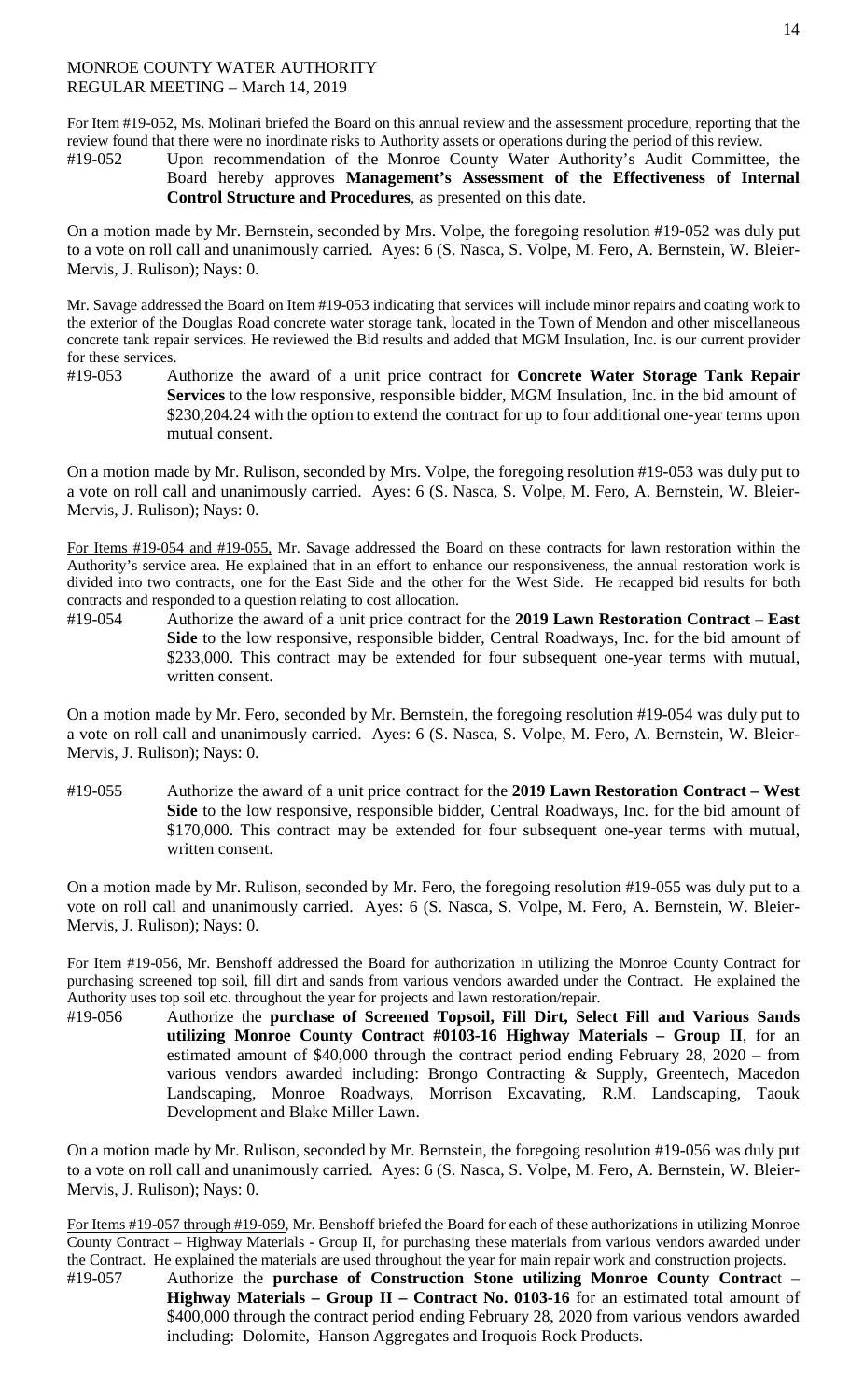On a motion made by Mr. Bernstein, seconded by Mr. Rulison, the foregoing resolution #19-057 was duly put to a vote on roll call and unanimously carried. Ayes: 6 (S. Nasca, S. Volpe, M. Fero, A. Bernstein, W. Bleier-Mervis, J. Rulison); Nays: 0.

#19-058 Authorize the **purchase of Temporary Asphalt Material (Patching Material and Hot Mix Material) utilizing Monroe County Contract – Highway Materials – Group II**, **Contract No. 0103-16** from vendor awarded, **Rochester Asphalt Materials**, for an estimated total amount of \$125,000 through the contract period ending February 28, 2020.

On a motion made by Mr. Bernstein, seconded by Mr. Rulison, the foregoing resolution #19-058 was duly put to a vote on roll call and unanimously carried. Ayes: 6 (S. Nasca, S. Volpe, M. Fero, A. Bernstein, W. Bleier-Mervis, J. Rulison); Nays: 0.

#19-059 Authorize the **purchase of Temporary Asphalt Material (Patching Material) utilizing Monroe County Contract – Highway Materials – Group II**, **Contract No. 0103-16**, from vendor awarded, **Innovative Municipal Products (US) Inc.** for an estimated total amount of \$125,000 through the contract period ending February 28, 2020.

On a motion made by Ms. Bleier-Mervis, seconded by Mr. Rulison, the foregoing resolution #19-059 was duly put to a vote on roll call and unanimously carried. Ayes: 6 (S. Nasca, S. Volpe, M. Fero, A. Bernstein, W. Bleier-Mervis, J. Rulison); Nays: 0.

For item #19-060, Mr. LaManna explained to the Members that this Monroe County contract consists of various groupings of pipe and plumbing materials used by the Authority as a whole, and that the estimated annual cost reflects projected annual usage of same.

#19-060 Authorize the purchase of **pipe and plumbing supplies utilizing Monroe County Contract BP#102-19** from multiple vendors authorized by the contract, through the current term ending January 31, 2020 with the option to extend for up to four additional twelve-month terms upon mutual consent, in an estimated amount of \$140,000 per year.

On a motion made by Mr. Rulison, seconded by Mr. Fero, the foregoing resolution #19-060 was duly put to a vote on roll call and unanimously carried. Ayes: 6 (S. Nasca, S. Volpe, M. Fero, A. Bernstein, W. Bleier-Mervis, J. Rulison); Nays: 0.

Mr. LaManna also addressed the Members on Item #19-061 explaining that this blanket purchase order will enable the Authority to purchase individual electrical materials and supplies throughout the remainder of 2019, on an as needed basis.

#19-061 Authorize a **blanket order for the purchase of various electrical materials and supplies** for maintenance and repair of the Authority's equipment and facilities, to be purchased as needed through December 31, 2019, from **Kovalsky-Carr Electrical Supply Company, Inc.,** in an estimated amount of \$20,000.

On a motion made by Mr. Rulison, seconded by Mr. Bernstein, the foregoing resolution #19-061 was duly put to a vote on roll call and unanimously carried. Ayes: 6 (S. Nasca, S. Volpe, M. Fero, A. Bernstein, W. Bleier-Mervis, J. Rulison); Nays: 0.

For Item #19-062 Mr. Benshoff briefed the Board that this unit price contract includes various small tools to be purchased on an individual basis for a 1-year term period, based on estimated quantities.

#19-062 Authorize the unit price contract award, for the purchase of **small tools** from low responsive, responsible bidder, **Hanes Supply, Inc**., in the amount of \$3,698.42 based on estimated quantities. This is a one-year contract with the option to renew for four additional one-year periods, upon mutual consent.

On a motion made by Ms. Bleier-Mervis, seconded by Mr. Bernstein, the foregoing resolution #19-062 was duly put to a vote on roll call and unanimously carried. Ayes: 6 (S. Nasca, S. Volpe, M. Fero, A. Bernstein, W. Bleier-Mervis, J. Rulison); Nays: 0.

In discussion of Items #19-063 through #19-065, Mr. Metzger addressed the Board on these items requesting authorization to purchase particular products, which are used for water treatment. He provided the Board with a complete overview on each of these items including utilization for each product along with associated pricing, and contract terms.<br>
#19-063 Authorize the purchase of **Sodium Hypochlorite from Bison Laboratories. Inc.** the low Authorize the purchase of **Sodium Hypochlorite from Bison Laboratories, Inc.,** the low responsive, responsible bidder for \$0.764/gallon for an initial one-year term with the option to extend the contract for four additional one-year terms, if mutually agreeable with a price escalation of no more than 3% per year for each extension.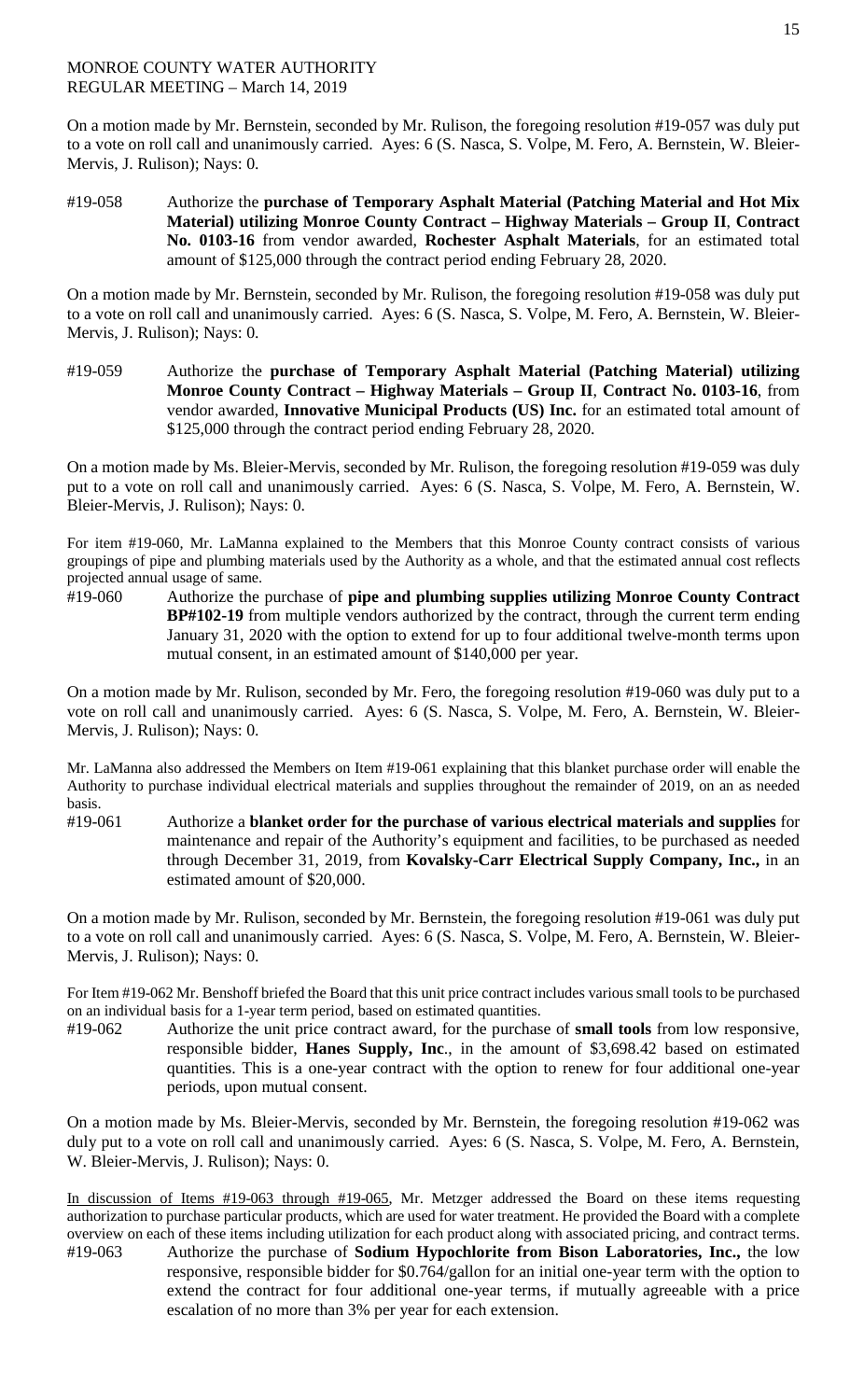On a motion made by Mr. Rulison, seconded by Mr. Bernstein, the foregoing resolution #19-063 was duly put to a vote on roll call and unanimously carried. Ayes: 6 (S. Nasca, S. Volpe, M. Fero, A. Bernstein, W. Bleier-Mervis, J. Rulison); Nays: 0.

#19-064 Authorize the purchase of **Hydrofluosilicic Acid from DuBois Chemicals Inc.**, the low responsive, responsible bidder for \$344.76 per ton for an initial one-year term with the option to extend the contract for four additional one-year terms, if mutually agreeable with a price escalation of no more than 3% per year for each extension.

On a motion made by Ms. Bleier-Mervis, seconded by Mr. Rulison, the foregoing resolution #19-064 was duly put to a vote on roll call and unanimously carried. Ayes: 6 (S. Nasca, S. Volpe, M. Fero, A. Bernstein, W. Bleier-Mervis, J. Rulison); Nays: 0.

#19-065 Authorize the purchase of **Aluminum Sulfate from Chemtrade Chemicals US LLC**, the low responsive, responsible bidder for \$249.00 per ton for an initial one-year term with the option to extend the contract for four additional one-year terms, if mutually agreeable with a price escalation of no more than 3% per year for each extension.

On a motion made by Mr. Rulison, seconded by Mr. Fero, the foregoing resolution #19-065 was duly put to a vote on roll call and unanimously carried. Ayes: 6 (S. Nasca, S. Volpe, M. Fero, A. Bernstein, W. Bleier-Mervis, J. Rulison); Nays: 0.

For items #19-066 and #19-067 Mr. Jablonsky addressed the Board for authorization on each of these agenda items for purchasing various Dell Desktop and Laptop computers under the NYS OGS Contract Group 73600, for quantities indicated and costs as estimated in each resolution; he explained these purchases are part of the Authority's standard annual refresh program.

#19-066 Authorize the following purchases under the NYS OGS umbrella contract Group 73600 Award 22802 Lot 2: An estimated twelve **(12) Dell desktop computers** at an estimated total cost of \$53,000.

On a motion made by Mr. Rulison, seconded by Mr. Bernstein, the foregoing resolution #19-066 was duly put to a vote on roll call and unanimously carried. Ayes: 6 (S. Nasca, S. Volpe, M. Fero, A. Bernstein, W. Bleier-Mervis, J. Rulison); Nays: 0.

#19-067 Authorize the following purchases from Dell under NYS OGS umbrella contract PM20820 Group 73600 Award 22802 Lot 2: An estimated thirteen **(13) office laptop computers** at an estimated total cost of \$36,000.

On a motion made by Mr. Fero, seconded by Mrs. Volpe, the foregoing resolution #19-067 was duly put to a vote on roll call and unanimously carried. Ayes: 6 (S. Nasca, S. Volpe, M. Fero, A. Bernstein, W. Bleier-Mervis, J. Rulison); Nays: 0.

#19-068 The Members of the Authority expressly make the following determinations for all awards of Procurement Contracts made during this meeting: (i) the proposed awardee has been found to be responsible; (ii) the proposed awardee complied with the State Finance Law provisions regarding Permissible Contacts (as defined in the Authority's Procurement Disclosure Policy); (iii) the proposed awardee has (or will prior to the final award being effective) complied with the State Finance Law provisions that require disclosure of all information required to be in the Authority's Solicitation Materials (as such term is defined in the Authority's Procurement Disclosure Policy); and (iv) the procurement process did not involve conduct that is prohibited by the Public Officers Law, the Authority's Procurement Disclosure Policy, and the Authority's Code of Ethics and Conflict of Interest Policies.

On a motion made by Mr. Bernstein, seconded by Mr. Rulison, the foregoing resolution #19-068 was duly put to a vote on roll call and unanimously carried. Ayes: 6 (S. Nasca, S. Volpe, M. Fero, A. Bernstein, W. Bleier-Mervis, J. Rulison); Nays: 0.

## **GOVERNANCE COMMITTEE REPORT –** presented by Ms. Bleier-Mervis, Committee Chairperson.

The Governance Committee met on Thursday, March 7, 2019 at 8:30 a.m. and reviewed the Annual Statement of Investment Policy adding that within the policy there is a requirement that it be reviewed annually and revised when necessary. The policy was reviewed by staff and no revisions were recommended at this time. Therefore, the Committee voted unanimously to approve readopting the Annual Statement of Investment Policy as presented, and to forward the item on to the full Board for its approval at its Annual Meeting April 11, 2019.

The next item presented for Committee review was the Authority's Mission Statement. Once readopted, this document would be included in the 2018 annual report to be submitted to the NYS Authorities Budget Office. The Governance